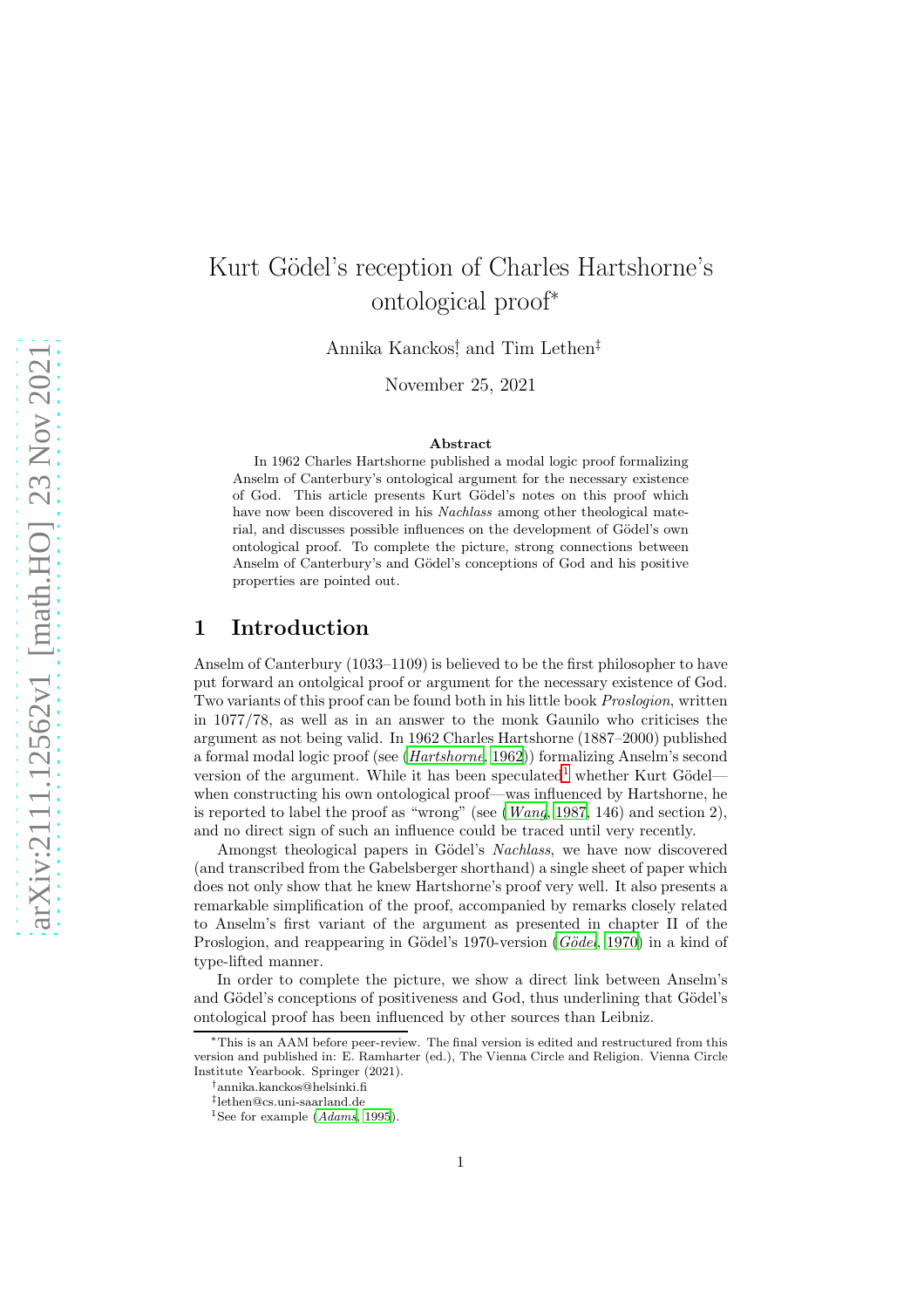### 2 Charles Hartshorne and the ontological proof

In  $1971/2$ , Hao Wang conducted extensive interviews with Kurt Gödel which later formed the basis for his book ([Wang](#page-11-1), [1996](#page-11-1)). In these conversations, Gödel described Hartshorne as "an example of a contemporary metaphysician." ([Wang](#page-11-1), [1996,](#page-11-1) 138) This quote is related without any deeper context than the fact that "Gödel was in favour of metaphysics and opposed to positivism" which seems to indicate that Gödel had a generally favourable outlook on Hartshorne in 1971. Supporting this, but also bringing up a critisizm of Hartshorne's work, is a later quote from 1972: When asked to name some recent philosophers whom he found congenial, Gödel replied by naming William Henry Sheldon, Josiah Royce and Charles Hartshorne, also describing Hartshorne as in the tradition of the scholastics and that he had to "add what has been done by the followers of Leibniz." ([Wang](#page-11-1), [1996](#page-11-1), 141)

However, Gödel also expressed in 1972 more direct critizism of what he called "some great philosophers of twenty years ago", including Hartshorne, by attributing the lack of successors to the phenomenon that these philosophers "generalize things without any inhibition." (*[Wang](#page-11-1)*, [1996](#page-11-1), 145) This may also be a specific reference to Hartshorne's ontological proof as using too general logical principles as its foundation.

At a later date (Nov 1972) Gödel again expresses strong criticism of Hartshorne and his ontological proof. Gödel then states that Hartshorne's lack of knowledge in mathematical logic leads to a negative effect resulting in an ontological argument which is wrong.

For easier reference we repeat Hartshorne's formal proof along with his original annotations in figure 1, taken from ([Hartshorne](#page-10-0), [1962](#page-10-0)). The two premises, based on Anselm's argument in chapter III of the Proslogion, can be found in lines 1 and 7, respectively. It should be mentioned that, although  $q$  abbreviates the first order formula  $(\exists x)P(x)$ , a perfect being exists, the steps are purely propositional. Also note that  $a \to b$  abbreviates strict implication or  $N \sim (a \& \sim b)$  in Hartshorne's notation, a fact that might have been overlooked by Gödel as we shall see in section 5.

Underneath his proof, Hartshorne adds: "Those who challange the Argument should decide which of these 10 items or inferential steps to question. Of course one may reject one or more of the assumptions (1, 3, 7); but reject is one thing, refute or show to be a mere sophistry is another." Note that he does not include step 2, the law of the excluded middle, in his list of possible rejections.

### 3 Simplifications of the proof

In ([Schanno](#page-11-2), [2017\)](#page-11-2), Alisha Schanno presents a simplified version of the above proof, constructed by a theorem prover consisting of no more than 10 lines of PROLOG code. As non-logical axioms  $Mq$  (ip) and  $N(q \rightarrow Nq)$  (ap) are used, which correspond to Hartshorne's lines 7 and 1, respectively. The logical axioms include the modal axioms  $MNa \rightarrow Na(5)$ ,  $Na \rightarrow a(t)$  as well as  $N(a \to b) \to Ma \to Mb$  (km). The automatically constructed proof of q is then presented as

 $mp(t, mp(5, mp(mp(km, ap), ip)))$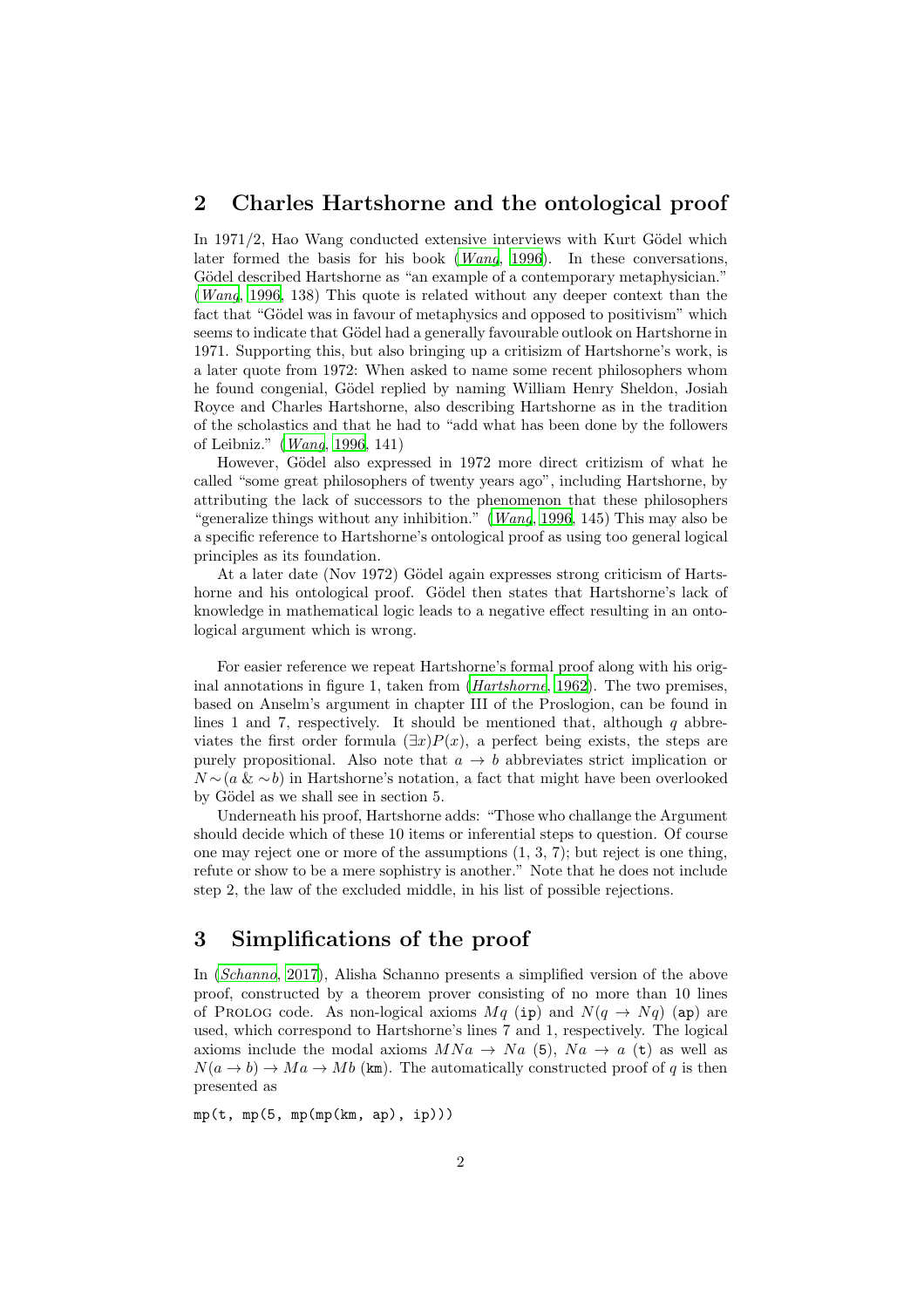|     | 1. $q \rightarrow Nq$               | "Anselm's principle"; perfection     |  |  |
|-----|-------------------------------------|--------------------------------------|--|--|
|     |                                     | could not exist contingently         |  |  |
|     | 2. $Nq \vee \sim Nq$                | Excluded Middle                      |  |  |
| 3.  | $\sim Nq \rightarrow N \sim Nq$     | Form of Becker's Postulate:          |  |  |
|     |                                     | modal status is always necessary     |  |  |
|     | 4. $Nq \vee N \sim Nq$              | Inference from $(2, 3)$              |  |  |
|     | 5. $N \sim Nq \rightarrow N \sim q$ | Inference from $(1)$ : the necessary |  |  |
|     |                                     | falsity of the consequent implies    |  |  |
|     |                                     | that of the antecedent (Modal        |  |  |
|     |                                     | form of modus tollens)               |  |  |
|     | 6. $Nq \vee N \sim q$               | Inference from $(4, 5)$              |  |  |
|     | 7. $\sim N \sim q$                  | Intuitive postulate (or conclusion   |  |  |
|     |                                     | from other theistic arguments):      |  |  |
|     |                                     | perfection is not impossible.        |  |  |
|     | 8. Nq                               | Inference from $(6, 7)$              |  |  |
|     | 9. $Nq \rightarrow q$               | Modal axiom                          |  |  |
| 10. | $\overline{q}$                      | Inference from $(8, 9)$              |  |  |

Figure 1: Charles Hartshorne's proof.

where mp indicates an application of modus ponens or, more correctly, of C. Meredith's rule  $D$  of condensed detachment which is implemented within the PROLOG system as Robinson's unification algorithm.

Apart from being much shorter than Hartshorne's version, this proof shows two significant advantages.

- While Hartshorne heavily relies on the law of the excluded middle, Schanno's version is completely intuitionistic, even from a modal perspective.[2](#page-2-0)
- It follows Eder and Ramharter's criteria (*Eder*  $\mathcal{C}$  *Ramharter*, [2015](#page-10-3)) for the formal reconstruction of Anselm's ontological argument very closely. Here, the third criterion runs as follows: "The structure of the formal reconstruction should represent the fundamental structure of the argument. It should be no more and no less detailed than is necessary to map the argument."

In order to clarify the second item we reproduce the following table which is taken from ([Sobel](#page-11-3), [2001\)](#page-11-3), using slightly different notation.

<span id="page-2-0"></span><sup>&</sup>lt;sup>2</sup>The use of the rule km appears to be problematic at first sight, as it can only deduced intuitionistically if the diamond operator M is used as an abbreviation for  $\neg N\neg$ . (Note that Hartshorne completely avoids the use of the operator  $M$ .) If both  $N$  and  $M$  are taken as primitive operators, the above rule has to be added to the underlying logic as an axiom, as was done by Schanno in her proof system. (For further details see ([Simpson](#page-11-4), [1994](#page-11-4)).)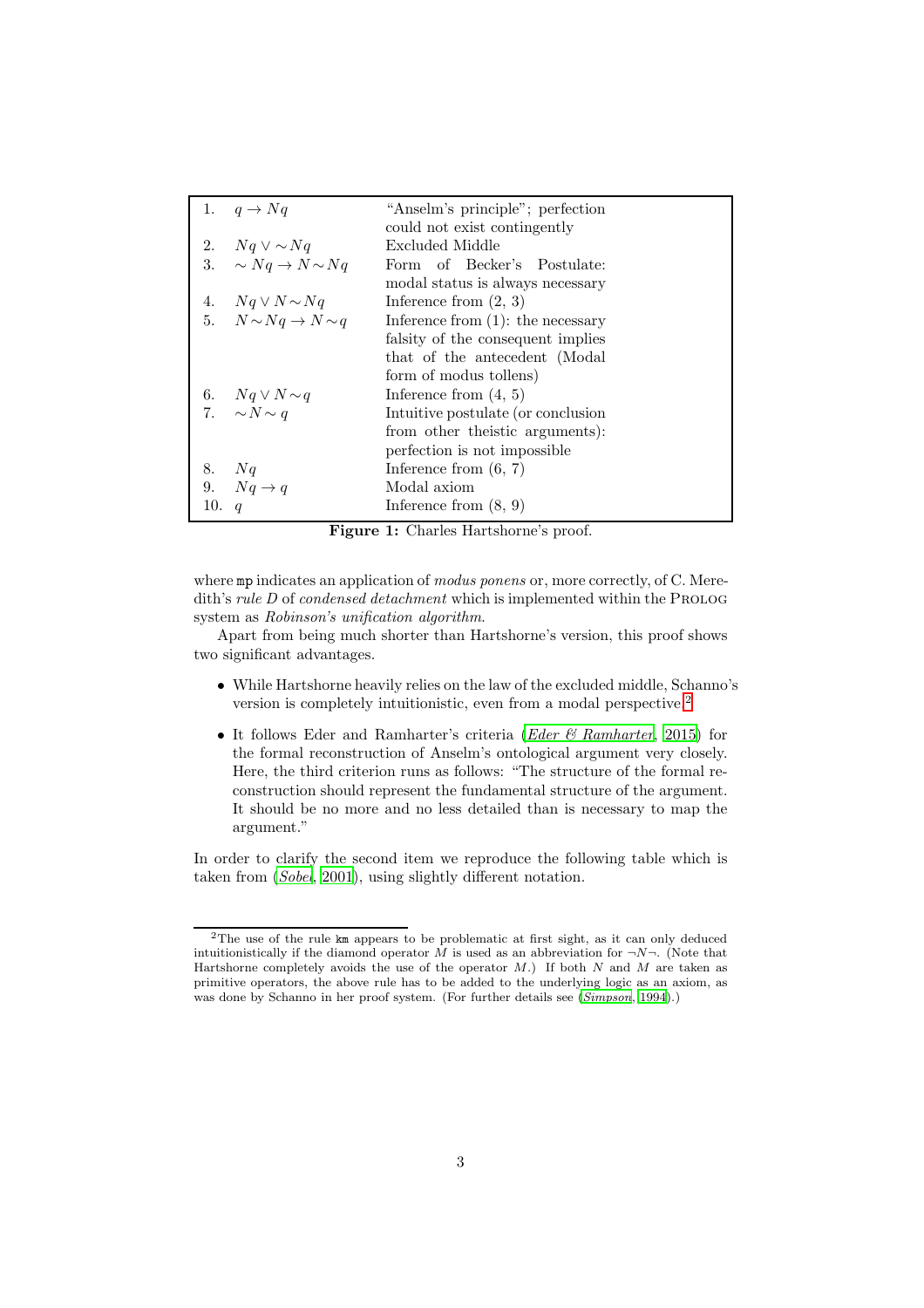|       | actual world          | some poss. world   | all poss. worlds   | remark    |  |  |
|-------|-----------------------|--------------------|--------------------|-----------|--|--|
| 1.    | Mq                    |                    |                    | įр        |  |  |
| 2.    | $N(q \rightarrow Nq)$ |                    |                    | ap        |  |  |
| 3.    |                       |                    |                    |           |  |  |
| 4.    | $q \rightarrow Nq$    | $q \rightarrow Nq$ | $q \rightarrow Nq$ | 2.        |  |  |
| 5.    |                       | Nq                 |                    | ΜP<br>΄3. |  |  |
| 6.    |                       |                    |                    | 5.        |  |  |
| Table |                       |                    |                    |           |  |  |

Note how steps 3. to 5. are simulated by axiom km, while the very last step corresponds to an application of the modal axiom 5.

The use of the logic  $S5<sup>3</sup>$  $S5<sup>3</sup>$  $S5<sup>3</sup>$  in Gödel's and Hartshorne's proofs has often been criticized as too strong<sup>[4](#page-3-1)</sup> and Gödel himself is reported to have had "reservations" about his ontological proof because of his doubt about using some principle in modal logic." ([Adams](#page-10-2), [1995,](#page-10-2) 391, fn. g) Whereas modern theorem provers can show that the logic  $KB$  is sufficient for the proof (see (Benzmüller & Woltzenlogel Paleo, [2014\)](#page-10-4), (Benzmüller & Fuenmayor, [2018\)](#page-10-5)), they do not give much insight why this is so. The very last line in the above table now clearly reveals the underlying reason: If the necessity of  $q$  is established in some possible world,  $q$  holds in every possible world, incuding the actual one,  $MNq \rightarrow Nq$ <sup>[5](#page-3-2)</sup> But this fact actually carries far too much information for our special case if we are trying to establish God's existence in the actual world only. For this purpose it suffices to infer q from the fact that the necessity of q has been confirmed in some possible world, i.e.  $MNq \rightarrow q$  (b), thus reducing the underlying logic to **KB** and the corresponding proof (using Schanno's notation) to

 $mp(b, mp (mp(km, ap), ip)).$ 

One further reduction of the underlying logic can be based on Charles Hartshorne's own thoughts: He took God's necessary existence as independent of any contingent facts: "[I]f God logically could be necessary He must be, since no contingent condition can be relevant." ([Hartshorne](#page-10-0), [1962](#page-10-0), 53) Due to God's nature, the proposition  $MNq \rightarrow Ng$  could therefore be taken as an additional axiom, thus avoiding the modal axioms  $T$ ,  $B$  and  $5$  altogether.<sup>[6](#page-3-3)</sup> From a philosophical point of view, this idea may be supported by the question why an underlying (theological) model should necessarily be symmetric or even euclidian as a whole, if only the property  $G$  is touched by these structural restrictions. As will be seen in section 6, Gödel himself would probably have rejected the inclusion of this additional axiom based on the nature of God.

<sup>3</sup>or related theories involving axiom 5.

<span id="page-3-1"></span><span id="page-3-0"></span> $4$ For a discussion see ([Adams](#page-10-2), [1995](#page-10-2)).

<span id="page-3-2"></span> $5T<sub>5</sub>$  make sure that the actual world is included, the axiom T expressing reflexivity is also needed.

<span id="page-3-3"></span><sup>6</sup>Obviously, Hartshorne did not notice this simplification. This may be due to the fact that his proof uses an equivalent of the modal axiom 5, instantiated by  $\sim Nq \rightarrow N \sim Nq$  and annotated as "Form of Becker's Postulate: modal status is always necessary."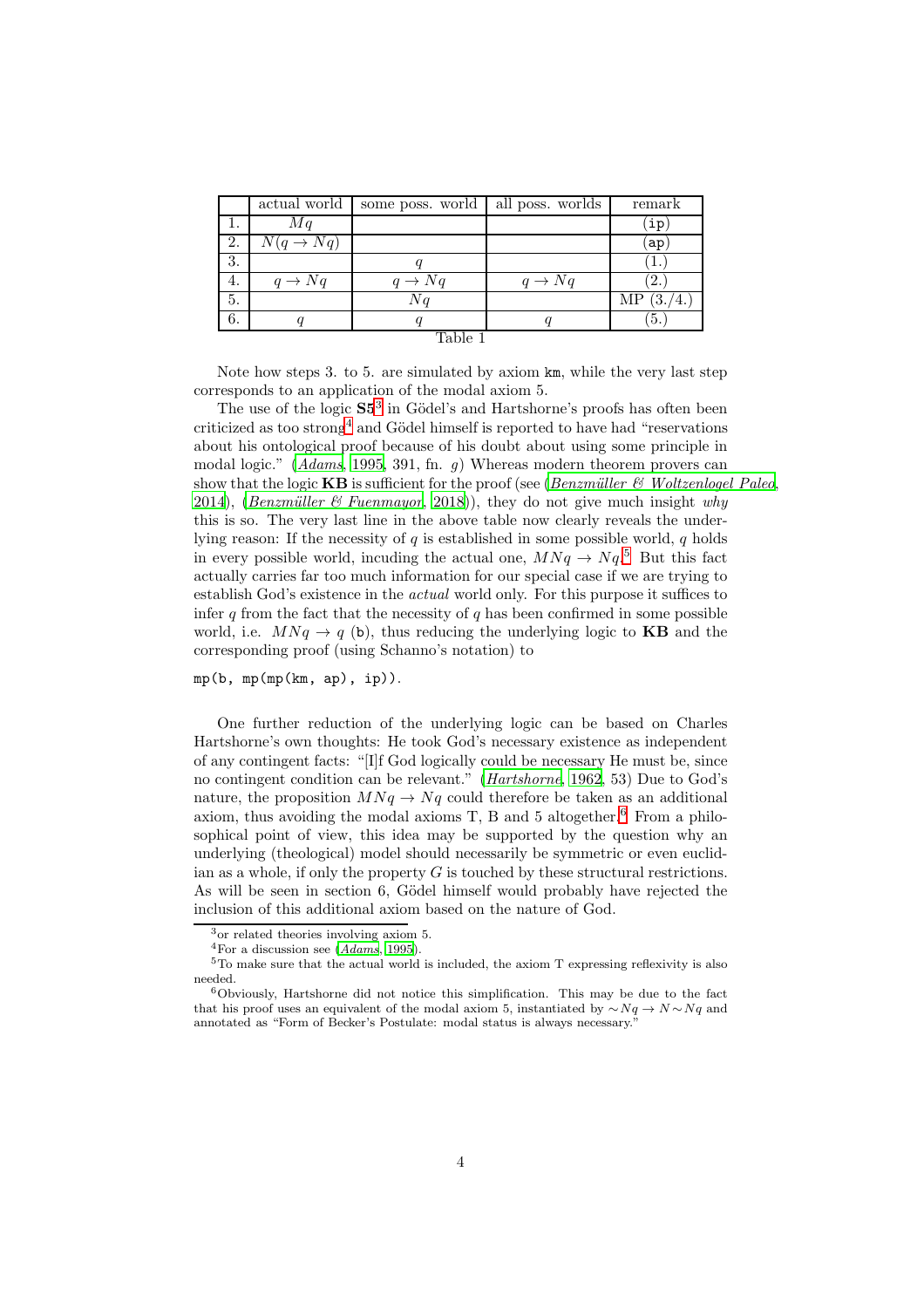### 4 Proslogion II vs. III

Before we turn to Gödel's own notes on Hartshorne's proof it is worth mentioning Anselm's main argument as presented in Proslogion, chapter II. Here Anselm defines God as "that than which nothing greater can be conceived." His main line of argumentation then runs as follows: As the "fool" is able to understand the above definition, God exists in his understanding. Hartshorne formalizes this as Mq (i.e.  $\sim N \sim q$  in his terms). But then it is not possible that God exists in the understanding alone because it is greater to exist in the understanding and in reality at the same time. This may be captured as  $\sim M(Mq \& \sim q)$  or equivalently as

$$
N(Mq \to q) \tag{1}
$$

In chapter III, Anselm then changes his way of argumentation. Here the central claim is that it is impossible that God exists and at the same time can be thought not to exist, which might be captured as  $\sim M(q \wedge M \sim q)$ . While Hartshorne repeatedly insisted that the argumentation in chapter III written as

$$
N(q \to Nq) \tag{2}
$$

is by far stronger (see for example  $(Hartshorne, 1965, 11-12, 89)$  $(Hartshorne, 1965, 11-12, 89)$  $(Hartshorne, 1965, 11-12, 89)$  $(Hartshorne, 1965, 11-12, 89)$  $(Hartshorne, 1965, 11-12, 89)$ ), H.J. Sobel ([Sobel](#page-11-3), [2001\)](#page-11-3) renders the two as equivalent. It can be proved that both modal principles are indeed equivalent in the logic KB.

### 5 Gödel's notes

Gödel's notes on Hartshorne's proof which have been discovered in his  $Nachlass^7$  $Nachlass^7$ consist of two pages written in logical notation and Gabelsberger shorthand. They are given in figures 2 and  $3.8^{\circ}$  $3.8^{\circ}$  $3.8^{\circ}$ 

Gödel begins his proof with a version of Becker's postulate: modal state is necessary,  $N N p \vee \sim M N p$ , either  $N p$  holds everywhere or nowhere. He then deduces the modal axiom 5, before he takes the steps presented in ([Schanno](#page-11-2), [2017\)](#page-11-2). It is interesting to note that he had already taken these steps in his second version of the ontological proof, presented in  $(Kanckos \&\, Lethen, 2019)$  $(Kanckos \&\, Lethen, 2019)$ and written some 10 years earlier.

The rest of his thoughts like the footnote marked  $(\times)$  written on the first page clearly circulates around the connection between Anselm's two ways of argumentation in Proslogion II and III. Obviously, he takes  $p \to Np$  as a local fact not to be generalized by a rule of necessitation. As mentioned earlier, he might have overlooked the fact that Hartshorne abbreviated (2) by transferring the modal operator N into the implication  $\rightarrow$ .

<span id="page-4-0"></span><sup>7</sup>Kurt G¨odel Papers, Box 10b, Folder 49, item accessions 050156, on deposit with the Manuscripts Division, Department of Rare Books and Special Collections, Princeton University Library. Used with permission of Institute for Advanced Study. Unpublished Copyright Institute for Advanced Study. All rights reserved.

<span id="page-4-1"></span><sup>8</sup>To improve readability, the overall layout has slightly been altered. Longhand is presented in italics.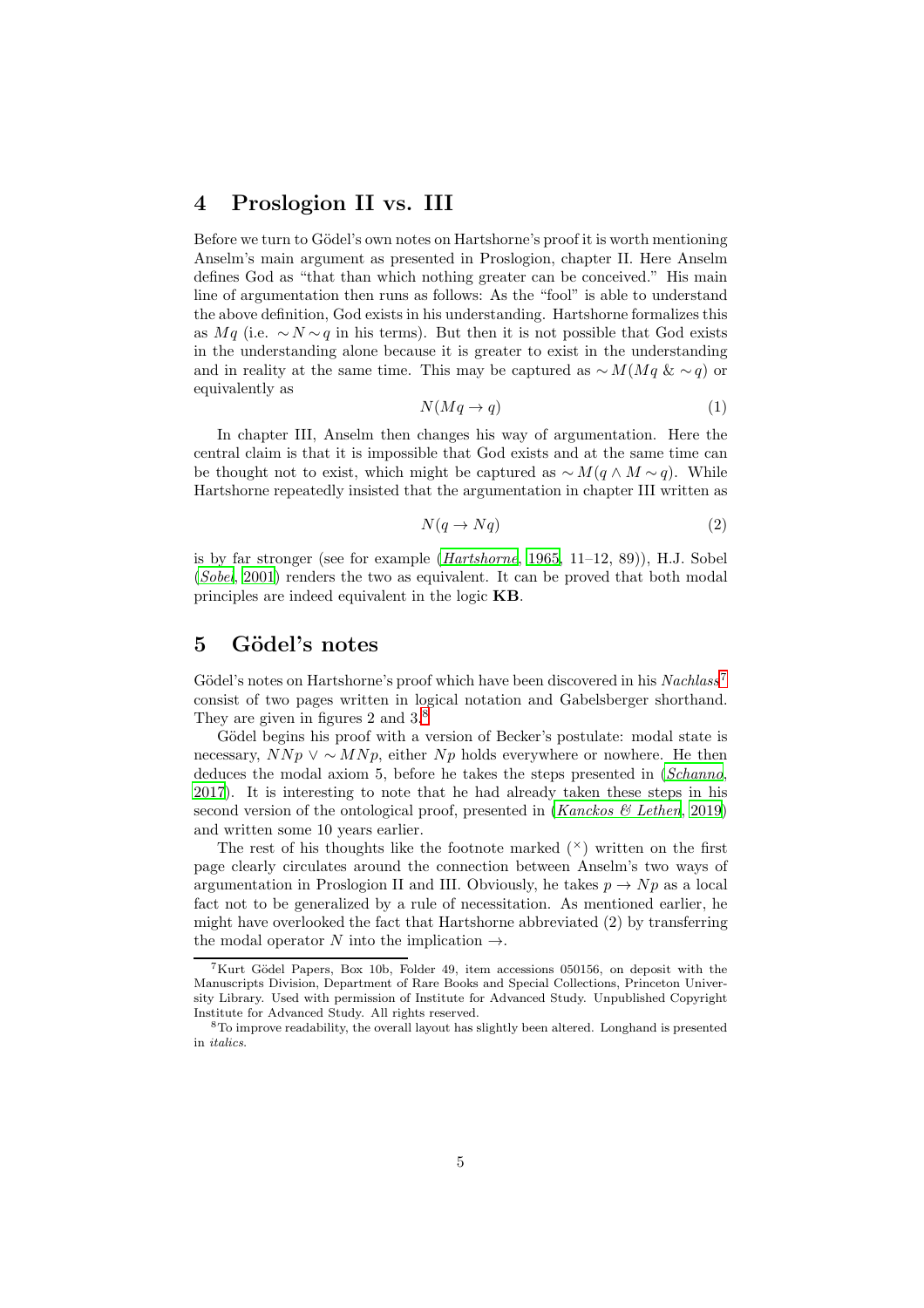$p \supset Np^{\times}(1)$  $Mp$ °  $\overline{Np}$  (also p) Allg. richtiger Mod. Schluss Bew.:  $NNp$ ∨ ∼  $M N p$ , also  $M N p \supset N p$ . Aber aus (1):  $Mp \supset MNp$ , also  $Mp \supset Np$ Hartshorne Über das ontol. Arg. Logic of Perfect.,  $\overline{62}$ , p. 50–51 (Was er in erster Linie zeigt, ist, dass die Existenz Gottes keine factual matter ist.)  $\degree$  Man muss annehmen, dass man das für die Existenz Gottes einsehen kann. aber nicht für die Nicht-Existenz (für seinen Beweis).  $\times$  Folgt aus dem Wesen Gottes, also gilt es auch für die Negat., aber daraus folgt nicht ~  $p \supset N(\sim p)$ . (Z.B. nicht, wenn p wahr und zufällig ist.) Wohl aber, wenn gilt:  $N(p \supset Np)$ Dann gilt auch:  $N(\sim p \supset N(\sim p))$ 

Bew.: Es gilt beides, wenn keine mögliche Welt existiert, in der  $p$  (oder keine,  $\overline{\text{in der}} \sim p$ ). Wenn dagegen beide Arten möglicher Welten existieren, dann sind beide falsch.

Figure 2: Page 1 of Gödel's notes. The reference is (*[Hartshorne](#page-10-0)*, [1962](#page-10-0)).

## 6 Der schlechte Weg and Gödel's type-lifting

In general, Gödel rejects both Anselm's original form of the argument as well as Hartshorne's modal formalization as can be seen from a note in his notebook MaxPhil XIV (p. 107), published in (Gödel, [1995,](#page-10-6) Appendix B). Here he states:<sup>[9](#page-5-0)</sup>

Wenn man annimmt  $\varphi(x) \supset N\varphi(x)$  [weil aus dem Wesen von x folgend], dann ist es leicht beweisbar, dass es für jedes kompatible System von Eigenschaften ein Ding gibt, aber das ist der schlechte Weg. Vielmehr soll<sup>[10](#page-5-1)</sup>  $\varphi(x) \supset N\varphi(x)$  erst aus der Existenz Gottes folgen.

If  $\varphi(x) \supset N\varphi(x)$  is assumed [as following from the nature<sup>[11](#page-5-2)</sup> of x], then it is easily provable that for every compatible system of properties there is a thing, but that is the inferior way. Rather  $\varphi(x) \supset N\varphi(x)$  should follow first from the existence of God.

Instantiating  $\varphi$  with the predicate G and arguing in the line of Anselm and Hartshorne ("weil aus dem Wesen von  $x$  folgend"), the bad way (der schlechte Weg) now proposes that anything that is God-like is so necessarily. The following "easy" (informal) proof starts with this very assumption and immediately

<sup>&</sup>lt;sup>9</sup>Transcription by the second author, translation taken from (*Gödel*, [1995,](#page-10-6) Appendix B).

<span id="page-5-0"></span> ${}^{10}\text{In}$  (Gödel, [1995](#page-10-6), Appendix B) wrongly transcribed as "will".

<span id="page-5-2"></span><span id="page-5-1"></span> $^{11}$ In (Gödel, [1995](#page-10-6), Appendix B) translated as "essence".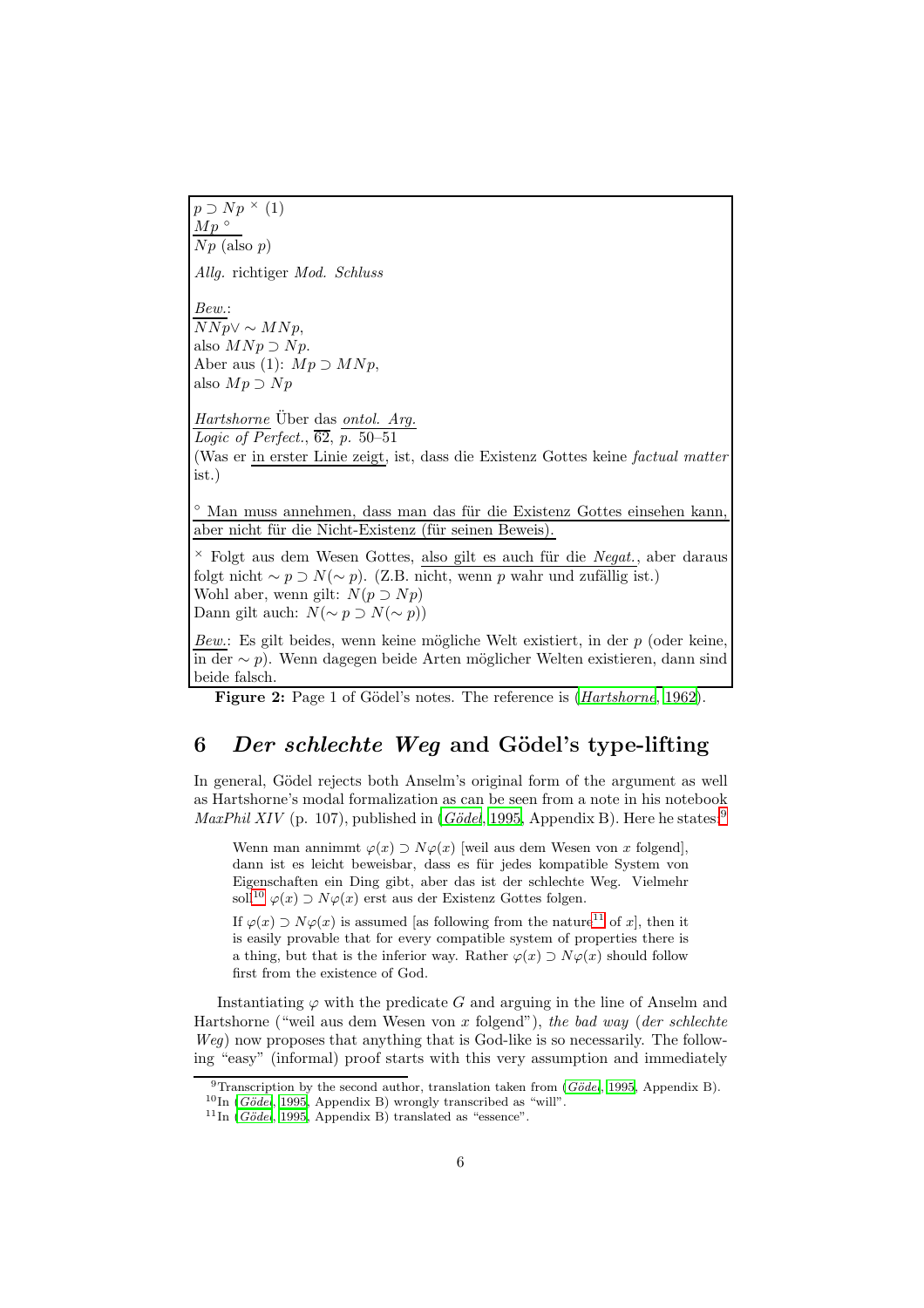Möglichkeit Gottes  $\rightarrow$  Existenz Gottes (*Hartsh.*<sup> $\times$ </sup>)

sehr schlecht kritisiert von John O. Nelson in Rev. of Methaph. 17,  $\overline{63}$ , p. 235-42

Antwort darauf: Rev. of Methaph. 17,  $\overline{63}$ , p. 608

 $\times$  Er zeigt nämlich, dass die Existenz Gottes keine "factual matter" ist.

Figure 3: Page 2 of Gödel's notes. The references are ([Nelson](#page-11-7), [1963\)](#page-11-7) and ([Hartshorne](#page-10-7), [1964\)](#page-10-7), respectively. (Note that Hartshorne's reply was published in 1964.)

leads to Gödel's conditional claim, where the antecedent expresses the compatibility of the system's (i.e. God's) properties.

(i)  $G(x) \rightarrow NG(x)$ (ii)  $\exists x . G(x) \rightarrow \exists x . NG(x)$ (iii)  $M\exists x.G(x)\rightarrow M\exists x.NG(x)$ (iv)  $M\exists x.G(x)\to MN\exists x.G(x)$ 

(v)  $M\exists x.G(x)\to N\exists x.G(x)$ 

In ([Sobel](#page-11-8), [2006\)](#page-11-8), Jordan Howard Sobel takes the above quote as "strong evidence that Gödel thought his principles entailed [the modal] collapse, and was not bothered by this, that he indeed considered it a welcome feature of the Leibnizian metaphysics he was devoting for himself." However, Sobel misinterprets Gödel's comment based on a misleading translation. The Collected Works  $(Gödel, 1995, Appendix B) translate "weil aus dem Wesen von x folgend" as$  $(Gödel, 1995, Appendix B) translate "weil aus dem Wesen von x folgend" as$  $(Gödel, 1995, Appendix B) translate "weil aus dem Wesen von x folgend" as$ "as following from the *essence* of  $x$ ", and Sobel identifies the word "essence" with the Leibnizian concept of the thing's "complete properties", thus missing the intimate connection to Anselm's argument.

While clearly rejecting Anselm's argument on the object level, $^{12}$  $^{12}$  $^{12}$  Gödel adduces a kind of type-lifting of the argument onto the level of properties. The axiom

$$
P(\varphi) \to NP(\varphi) \tag{3}
$$

holds, because—following Gödel's own annotation<sup>[13](#page-6-1)</sup>—"it follows from the nature of the property." Transferring his statement into Anselm's language, a positive property is so truly positive that it cannot even be thought not to be positive, thus drawing a parallel to Anselm's argument in Proslogion III.

It is worth mentioning that Gödel's 1970 proof also contains a second variant of the axiom, namely  $\neg P(\varphi) \rightarrow N \neg P(\varphi)$ . This variant, not being necessary for the proof, did not find its way into Scott's version. Its equivalent

$$
MP(\varphi) \to P(\varphi) \tag{4}
$$

again may be taken as a type-lifted version of the argument<sup>[14](#page-6-2)</sup> in *Proslogion* 

<span id="page-6-0"></span> $12$ See implication (2).

<sup>&</sup>lt;sup>13</sup>See his 1970 proof (Gödel, [1970\)](#page-10-1). Note the similarity to his "as following from the nature of  $x$ ."

<span id="page-6-2"></span><span id="page-6-1"></span> $14$ See implication (1).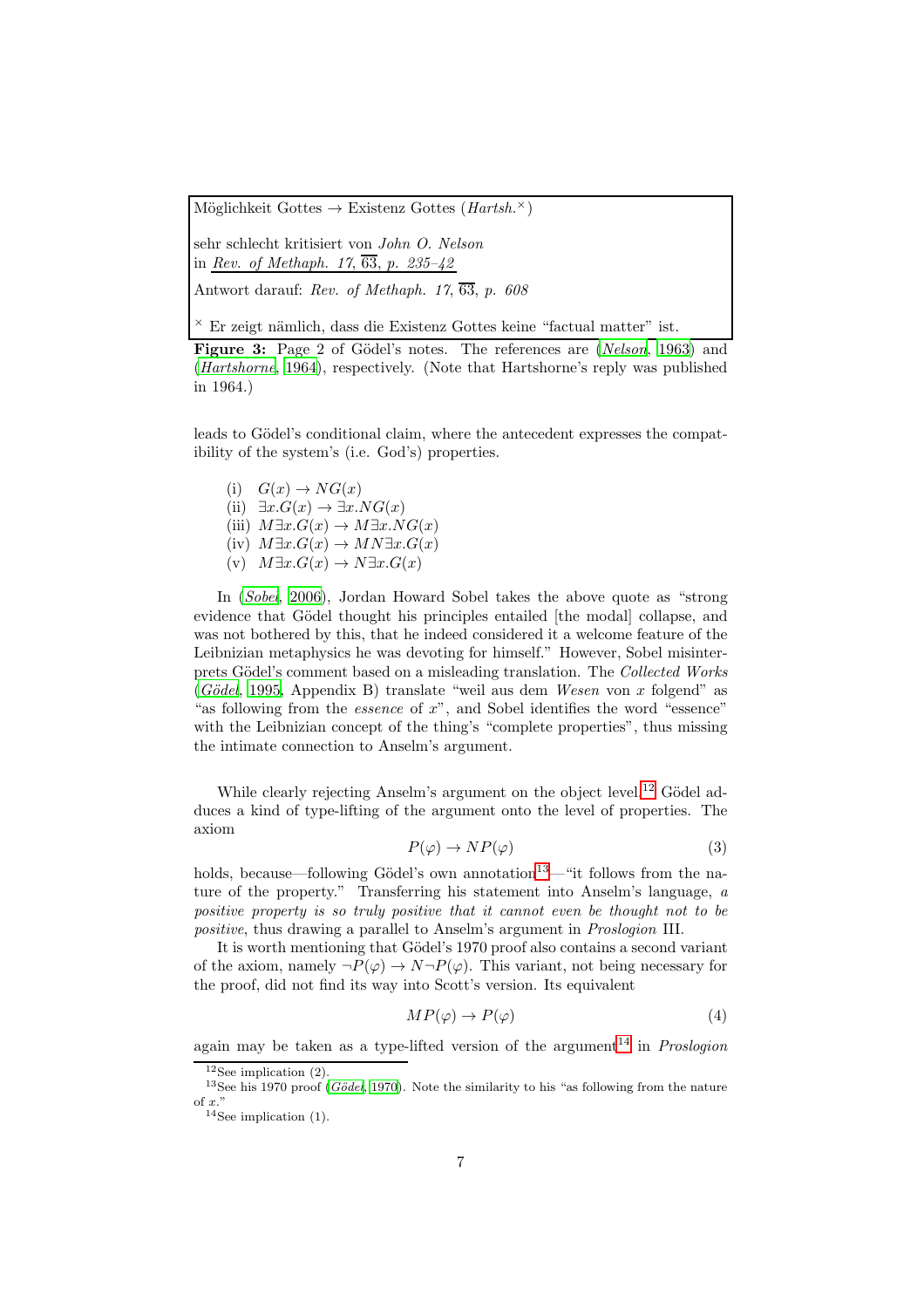II, if it is possible that God exists, he exists in reality. As with Anselm's two ways of argumentation, Gödel's two variants can quite easily be shown to be equivalent in the logic KB. In the presence of the axiom  $P(\varphi) \leftrightarrow \sim P(\sim \varphi)$ , the logic  $\bf{K}$  is already sufficient.<sup>[15](#page-7-0)</sup> Returning to the aforementioned simplification in section 3, it would be interesting to know if a type-lifted version of Hartshorne's axiom  $MNq \to Nq$ ,  $MNP(\varphi) \to NP(\varphi)$ , could have been included into Gödel's concept of positiveness, "because it follows from the nature of the property."

While it it certainly hard to judge to which extent Gödel was actually influenced by Hartshorne's proof in this regard, it should be worth mentioning that the axiom  $P(\varphi) \to NP(\varphi)$  appeared in a different shape in exactly those versions of the ontological proof which Gödel wrote before Harshorne's proof was published in 1962 (see (*[Kanckos & Lethen](#page-11-6)*, [2019](#page-11-6))). In philosophical notes<sup>[16](#page-7-1)</sup> written in 1954 or shortly after he states: "Daß die Notwendigkeit einer pos. Eigenschaft pos. ist, ist die wesentliche Voraussetzung für den ontol. Bew." [That the necessity of a positive property is positive is the essential presupposition for the ontological proof.] which is reflected by the axiom  $P(\varphi) \to P(N\varphi)$ . And in a footnote relating to the interpretation of positive properties as perfections he mentions the alternative "Oder: wenn  $M\varphi$  eine Perfective, dann auch  $\varphi$ ." [Or: if  $M\varphi$  is a perfective, then  $\varphi$  is, too.] (*Gödel*, [1995](#page-10-6), 434), which in turn may be written as  $P(M\varphi) \to P(\varphi)$ .

#### 7 Essence and existence

While necessary existence already played a central role even in Gödel's earliest versions of the ontological proof, the notion of essence only enters the stage in an undated third version, first published in  $(Gödel, 1995, 430)$  $(Gödel, 1995, 430)$  $(Gödel, 1995, 430)$  and taken as a complete axiomatization in ([Kanckos & Lethen](#page-11-6), [2019\)](#page-11-6). Here the symbol  $ess_x$ playes the role of both a (unique) first order predicate (the essence of the object  $x$ ) as well as a second order predicate qualifying a first order predicate as an essence of x. While in the first case ess seems to represent a function from objects to predicates, in his 1970-version of the proof ess had become a relation between objects and predicates, thus giving up the (formal) uniqueness of the concept of an essence.

In 1965 Charles Hartshorne expresses a very clear conception of the interplay between the notions of essence and existence, and the resemblance with Gödel's 1970-version, where he interweaves the two concepts, is striking. In ([Hartshorne](#page-11-5), [1965\)](#page-11-5) Hartshorne writes:

An important point of the analysis is the inadequacy of the dichotomy essence-existence. A third term is needed, 'actuality'. An essence exists if there is some concrete reality exemplifying it; 'existence' is only that an essence is concretized, 'actuality' is how, or in what particular form, it is concretized. The particular form, the actuality, is always contingent [...] but it does not follow [...] that the existence is contingent. For existence only requires the nonemptiness of the appropriate class of actualities, and a class can be necessarily nonempty even though it has only contingent members. [...]

<sup>&</sup>lt;sup>15</sup>If the two variants are regarded isolated from the axiom  $P(\varphi) \leftrightarrow \sim P(\sim \varphi)$ , a simple countermodel can show that the logic  $K$  is not sufficient.

<span id="page-7-1"></span><span id="page-7-0"></span> $16$  MaxPhil XIV, p. 107, published in (Gödel, [1995,](#page-10-6) 434).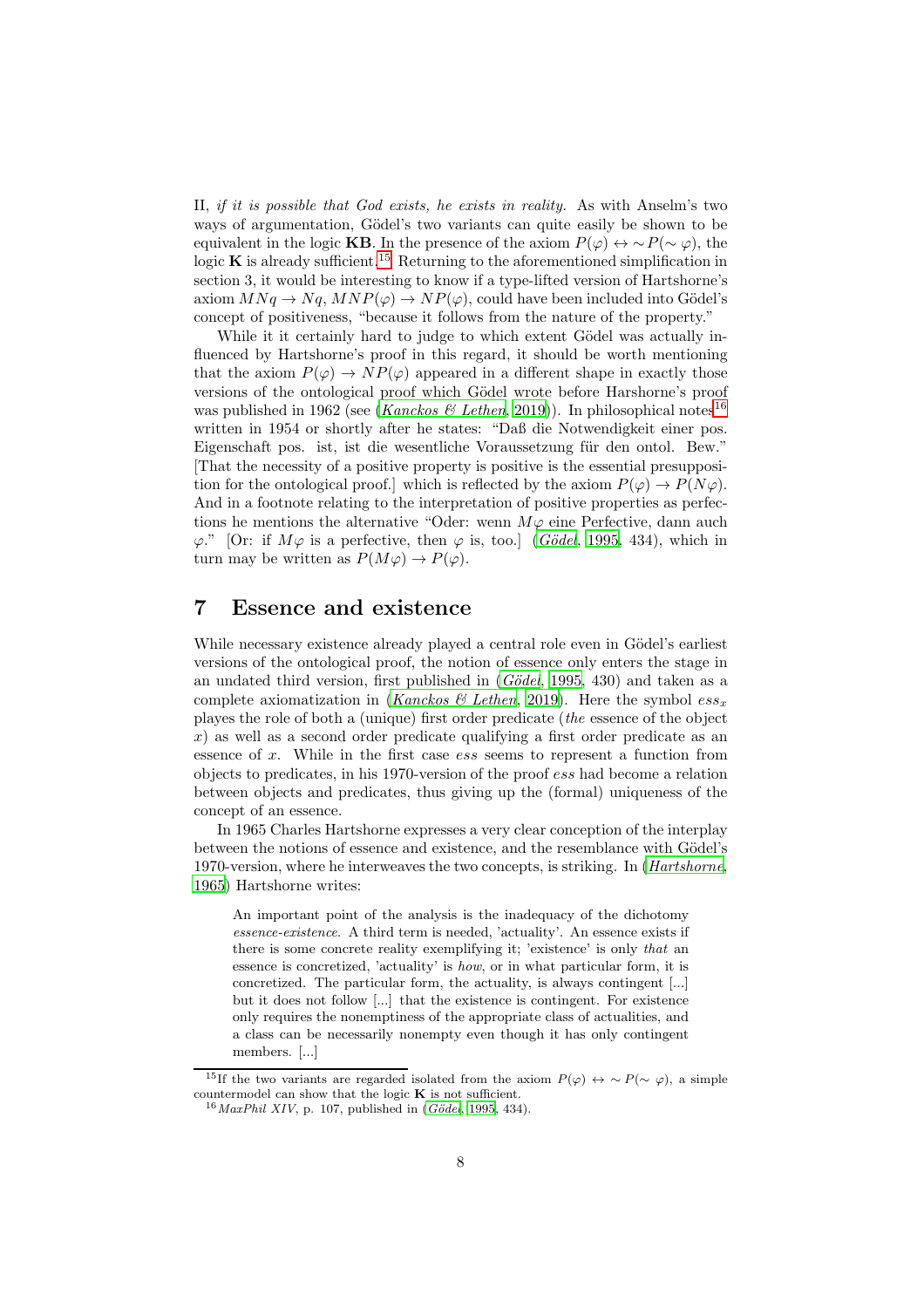Essence, existence, actuality—this trias is the minimum of complexity which must be considered if the famous Proof is to be correctly evaluated.

If existence requires the nonemptiness of the class of actualities, clearly necessary existence requires this very class to have every possible actuality as its member. It is only a small step that leads from necessary existence of an essence to Gödel's necessary existence of an object via its own essence. It might be speculated whether Hartshorne's existence of an essence (independent of any instantiating object) lead to the much discussed<sup>[17](#page-8-0)</sup> omitting of the conjunct  $\varphi(x)$  in Gödel's definition of essence in 1970, which appears in the preceding version and was later re-added by Dana Scott in ([Scott](#page-11-9), [1970](#page-11-9)).

### 8 Anselm's conception of God

As has been pointed out in (Kanckos  $\mathcal C$  Lethen, [2019](#page-11-6)), Gödel got in touch with Anselm and his ontological argument as early as 1925, attending a lecture given by Heinrich Gomperz. When Anselm's conception of God is discussed, the discussion is almost certainly based on the famous phrase "aliquid quo nihil maius cogitari possit." (Proslogion, chapter II) In connection with Gödel's treatment of the argument it should be noted though, that the Proslogion also involves a very subtle conception based on grades of positiveness. At the end of chapter XI Anselm writes:[18](#page-8-1)

Sic ergo vere es sensibilis, omnipotens, misericors et impassibilis, quemadmodum vivens, sapiens, bonus, beatus, aeternus, et quidquid melius est esse quam non esse.

So, then, thou art truly sensible, omnipotent, compassionate, and passionless, as thou art living, wise, good, blessed, eternal: and whatever it is better to be than not to be.

This is perfectly reflected by Gödel in his philosophical notes (MaxPhil XIV, p. 103, published in  $(Gödel, 1995, 432)$  $(Gödel, 1995, 432)$  $(Gödel, 1995, 432)$  as "Der ontolgische Beweis muß auf den Begriff des Wertes (p besser als ∼ p) gegründet werden." [The ontological proof has to be grounded on the concept of value (p better than  $\sim p$ ).] which is followed by several axioms concerning the value of properties.

Having captured the notion of positiveness, Anselm goes on to describe the concept of God based on positiveness in chapter XXIV:

Si enim singula bona delectabilia sunt, cogita intente quam delectabile sit illud bonum, quod continet iucunditatem omnium bonorum;

For, if individual goods are delectable, conceive in earnestness how delectable is that good which contains the pleasantness of all goods;

And in the following chapter he continues:

Ama unum bonum, in quo sunt omnia bona, et sufficit. Desidera simplex bonum, quod est omne bonum, et satis est.

Love the one good in which are all goods, and it sufficeth. Desire the simple good which is every good, and it is enough.

<sup>&</sup>lt;sup>17</sup>See for instance (Benzmüller & Woltzenlogel Paleo, [2016](#page-10-8)) or (Benzmüller & Fuenmayor, [2018\)](#page-10-5).

<span id="page-8-1"></span><span id="page-8-0"></span> $18\,\mathrm{Similar}$  passages appear in chapter V as well as in the *responsio* to the monk Gaunilo.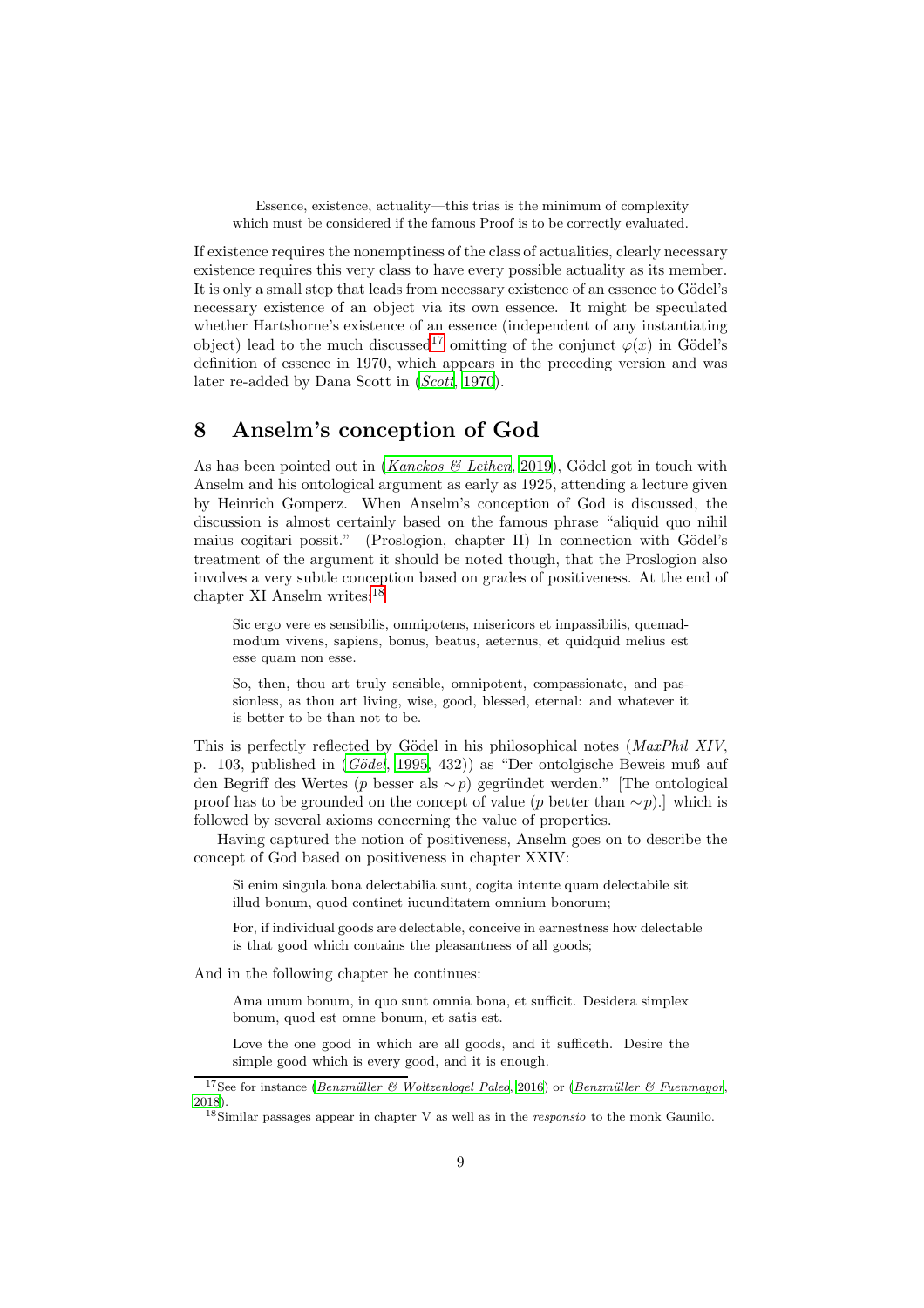These passages reveal a clear correspondence to Gödel's definition of God,  $G(x) \equiv (\varphi) [P(\varphi) \rightarrow \varphi(x)]$  which appears in his proofs as early as 1941 (see (Gödel, [1995,](#page-10-6) 429) and ([Kanckos & Lethen](#page-11-6), [2019\)](#page-11-6) for a corrected version). They even mirror the impredicativity explicitly surfacing with Dana Scott's axiom  $P(G)$ , being God-like is itself positive.

The importance of accessing the notion of 'God'  $(Gottesbegriff)$  through his properties is further supported by a set of notes $19$  mentioning for instance Descartes' ontological proof in a series of loose papers entiteled "Max. u. $\ddot{A}$ ." (Maximen und Ähnliche) and dated "ca.  $1941$ ". Here Gödel writes:

- 31. Richtiger Beginn nach Thomas  $Aqu. = First$  Truth = Wahrheit über Gott, also:
	- a.) Die einzelnen Sätze des Glaubenbekenntnisses in ihrem Sinn klären und Folgerungen ziehen (insbesondere der erste Satz).
	- b.) Von den Eigenschaften Gottes ausgehen, insbesondere ontolog. Gottesbeweis (*Descartes*).
	- c.) Insbesondere Abhandlungen lesen, die sich mit dem Gottesbegriff befassen (August. & Hilarius, De Trinitate, Summa (De Deo u. Christologie), De divinis nominibus).
- 31. Right beginning following Thomas Aqu.  $=$  First Truth  $=$  truth about God, i.e.:
	- a.) To clarify the meaning of the sentences of the Creed and to draw conclusions (in particular the first sentence).
	- b.) To start with God's properties, especially ontological proof of God's existence (Descartes).
	- c.) In particular, to read treatises dealing with the notion of God (August. & Hilarius, De Trinitate, Summa (De Deo and Christologie), De divinis nominibus).

### 9 Conclusion

In his introduction to Gödel's ontological proof  $(Adams, 1995)$  $(Adams, 1995)$  $(Adams, 1995)$  $(Adams, 1995)$ , R.M. Adams writes:

Among the historic sponsors of the ontological argument, it is not to Anselm or Descartes but to Leibniz that the parentage of Gödel's proof belongs, as scholars interested in the proof have long recognized.

Whereas it has already been shown in (Kanckos  $\mathcal C$  Lethen, [2019\)](#page-11-6) that Gödel was well aware of Anselm's argument, the material now found in Gödel's Nachlass clearly underlines the whole breadth of the spectrum of influences on his own versions of the proof, including Anselm of Canterbury, Descartes, and Hartshorne. Nevertheless, it will at the same time be well worth considering the vast material on Leibniz' writings that Gödel left in his Nachlass.

<span id="page-9-0"></span> $19$ Kurt Gödel Papers, Box 6b, Folder 65, item accessions 030088, inserted into the notebook Max. II Zeiteinteilung.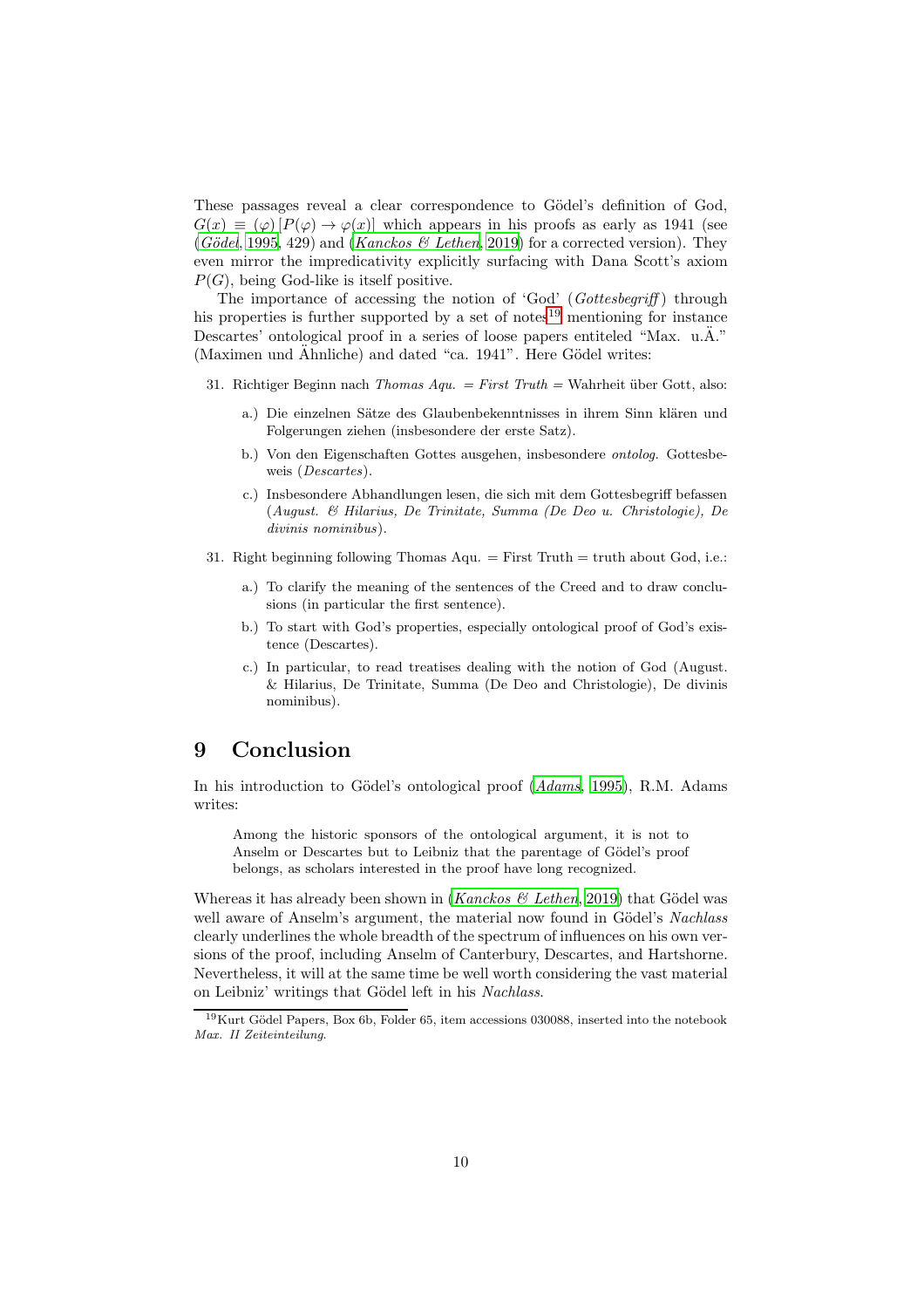### Acknowledgements

The research for this article is a part of the GODELIANA project led by Jan von Plato, to whom we remain grateful for his support. This project has received funding from the European Research Council (ERC) under the European Union's Horizon 2020 research and innovation programme (grant agreement No 787758) and from the Academy of Finland (Decision No. 318066).

### References

- <span id="page-10-2"></span>Adams, Robert Merrihew. 1995. Introductory note to \*1970. In Kurt Gödel, Collected Works. Vol. III. Unpublished Essays and Lectures, ed. Warren Goldfarb, Charles Parsons, Solomon Feferman, et al., 388–402. New York: Oxford University Press.
- <span id="page-10-4"></span>Benzmüller, Christoph, and Bruno Woltzenlogel Paleo. 2014. Automating Gödel's ontological proof of God's existence with higher-order automated theorem provers. In ECAI 2014, volume 263 of Frontiers in Artificial Intelligence and Applications, ed. Torsten Schaub, Gerard Friedrich, and Barry O'Sullivan, 93–98. Amsterdam: IOS Press.
- <span id="page-10-8"></span>Benzmüller, Christoph, and Bruno Woltzenlogel Paleo. 2016. The inconsistency in Gödel's ontological argument: A success story for AI in metaphysics. In Proceedings of the Twenty-Fifth International Conference on Artificial Intelligence, ed. Subbarao Kambhampati, 936–942. Palo Alto, California: AAAI Press.
- <span id="page-10-5"></span>Benzmüller, Christoph, and David Fuenmayor. 2018. Can Computers Help to Sharpen our Understanding of Ontological Arguments? In Mathematics and Reality, Proceedings of the 11th All India Students' Conference on Science  $\mathcal{C}$ Spiritual Quest, 6–7 October, 2018, IIT Bhubaneswar, Bhubaneswar, India, ed. Sudipto Gosh, Ramgopal Uppalari, K. Vasudeva Rao, Varun Agarwal, Sushant Sharma, 195–226. Kolkata: The Bhaktivedanta Institute.
- <span id="page-10-3"></span>Eder, Günther, and Esther Ramharter. 2015. Formal reconstructions of St. Anselm's ontological argument. Synthese 192: 2795–2825.
- <span id="page-10-1"></span>Gödel, Kurt. 1970. Ontological Proof. In Kurt Gödel, Collected Works. Vol. III. Unpublished Essays and Lectures, ed. Warren Goldfarb, Charles Parsons, Solomon Feferman, et al., 403–404. New York: Oxford University Press.
- <span id="page-10-6"></span>Goldfarb, Warren, Charles Parsons, Solomon Feferman, et al. 1995. Kurt Gödel, Collected Works. Vol. III. Unpublished Essays and Lectures. New York: Oxford University Press.
- <span id="page-10-0"></span>Hartshorne, Charles. 1962. The Logic of Perfection. LaSalle, Il.: Open Court Publishing Company.
- <span id="page-10-7"></span>Hartshorne, Charles. 1964. What the Ontological Proof Does Not Do. The Review of Metaphysics 17(4): 608–609.